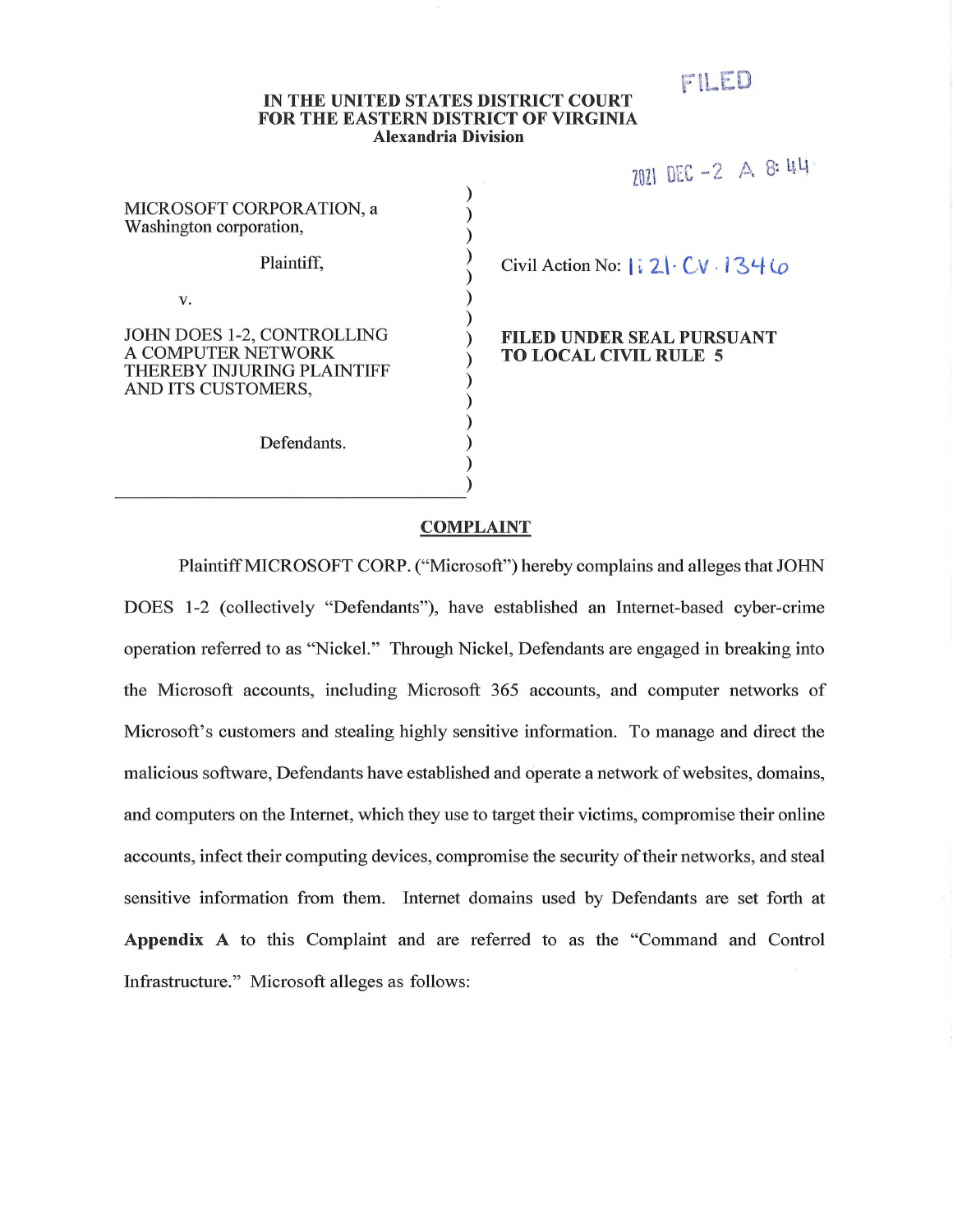#### **NATURE OF THE ACTION**

1. This is an action based upon: (1) the Computer Fraud and Abuse Act, 18 U.S.C. § 1030; (2) Electronic Communications Privacy Act, 18 U.S.C. § 2701; (3) Trademark Infringement under the Lanham Act, 15 U.S.C. § 1114 *et seq.*; (4) False Designation of Origin under the Lanham Act, 15 U.S.C. § 1125(a); (5) Trademark Dilution under the Lanham Act, 15 U.S.C. § 1125(c); (6) Common Law Trespass to Chattels; (7) Unjust Enrichment; (8) Conversion; and (9) hitentional Interference with Contractual Relationships. Plaintiff seeks injunctive and other equitable relief and damages against Defendants who operate and control a network of computers known as the Nickel Command and Control Infrastructure. Defendants, through their illegal activities involving Nickel, have caused and continue to cause irreparable injury to Microsoft, its customers, and the public.

# **PARTIES**

2. Plamtiff Microsoft is a corporation duly organized and existing under the laws of the State of Washington, having its headquarters and principal place of business in Redmond, Washington.

3. On uiformation and belief, John Doe <sup>1</sup> controls the Nickel Command and Control Infrastructure in furtherance of conduct designed to cause harm to Microsoft, its customers, and the public. Microsoft is informed and believes and thereupon alleges that John Doe 1 can likely be contacted directly or through third-parties using the information set forth in **Appendix** A.

4. On uiformation and belief, Jolm Doe 2 controls the Nickel Command and Control Infrastructure in furtherance of conduct designed to cause harm to Microsoft, its customers, and the public. Microsoft is infonned and believes and thereupon alleges that Jolm Doe 2 can likely be contacted directly or through third-parties using the information set forth in **Appendix A.**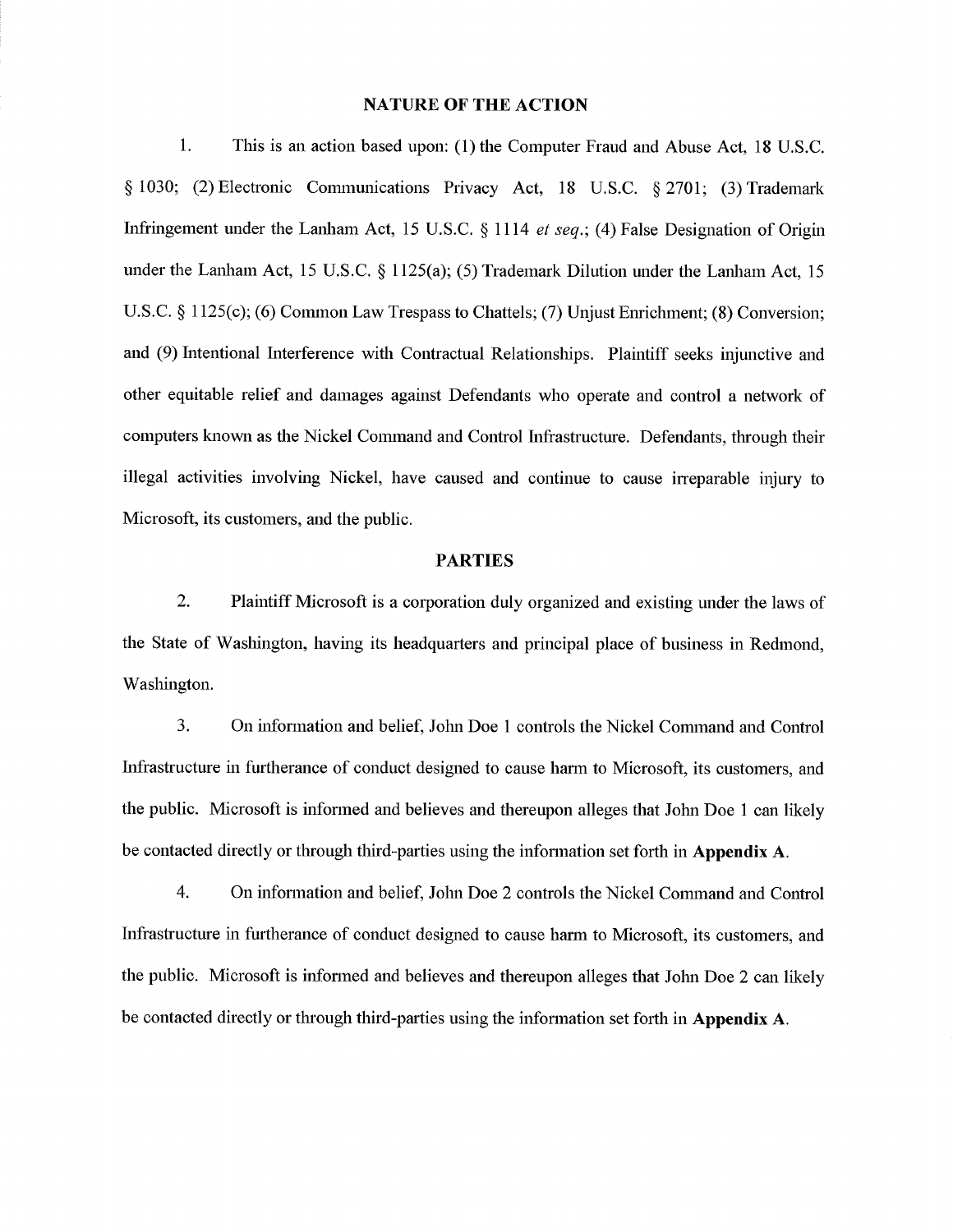5. Third parties VeriSign, lire., VeriSign hifonnation Services, Inc., and VeriSign Global Registry Services (collectively, "VeriSign") are the domain name registries that oversee the registration of all domain names ending in ".com" and ".net" and are located at 12061 Bluemont Way, Reston, Virginia 20190.

6. Third party Public hiterest Registry is the domain name registry that oversees the registration ofall domain names ending in ".org," and is located at 1775 Wiehle Avenue, Suite 100, Reston, Virginia 20190.

7. Set forth in **Appendix A** are the identities of and contact hifonnation for third party domain registries that control the domains used by Defendants.

8. On information and belief, John Does 1-2 jointly own, rent, lease, or otherwise have domhiion over the Nickel Command and Control hifrastructure and related uifrastructure and tlirough those control and operate Nickel. Microsoft will amend tins complaint to allege the Doe Defendants' true names and capacities when ascertained. Microsoft will exercise due diligence to determine Doe Defendants' true names, capacities, and contact information, and to effect service upon those Doe Defendants.

9. Microsoft is informed and believes and thereupon alleges that each of the fictitiously named Doe Defendants is responsible in some manner for the occurrences herein alleged, and that Microsoft's injuries as herein alleged were proximately caused by such Defendants.

10. On information and belief, the actions and omissions alleged herein to have been undertaken by John Does 1-2 were actions that Defendants, and each of them, authorized, controlled, directed, or had the ability to authorize, control, or direct, and/or were actions and omissions each Defendant assisted, participated in, or otherwise encouraged, and are actions for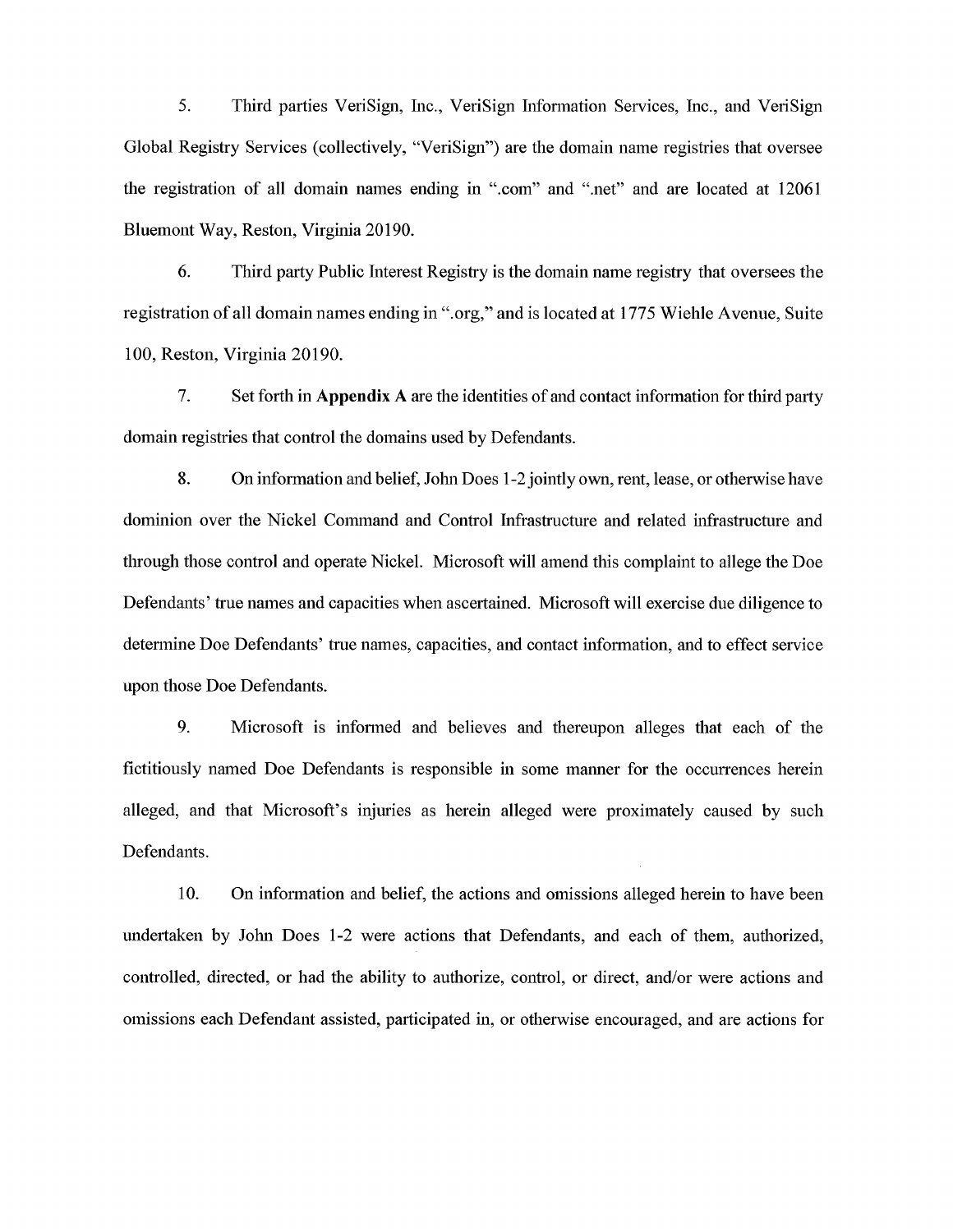which each Defendant is liable. Each Defendant aided and abetted the actions of Defendants set forth below, in that each Defendant had knowledge of those actions and omissions, provided assistance, and benefited from those actions and omissions, in whole or in part. Each Defendant was the agent of each of the remaining Defendants, and in doing the things hereinafter alleged, was acting within the course and scope of such agency and with the permission and consent of the other Defendants.

#### **JURISDICTION AND** VENUE

11. The Court has subject matter jurisdiction over this action pursuant to 28 U.S.C. § 1331 because this action arises out of Defendants' violation of The Computer Fraud and Abuse Act (18 U.S.C. § 1030), Electronic Communications Privacy Act (18 U.S.C. § 2701), and the Lanham Act (15 U.S.C.  $\S$  1114, 1125). The Court also has subject matter jurisdiction over Microsoft's claims for trespass to chattels, conversion, unjust enrichment, and intentional interference with contractual relationships pursuant to 28 U.S.C. § 1367.

12. Venue is proper in this judicial district pursuant to 28 U.S.C. § 1391(b) because a substantial part of the events or omissions giving rise to Microsoft's claims has occurred in this judicial district, because a substantial part of the property that is the subject of Microsoft's claims is situated in this judicial district, and because a substantial part of the harm caused by Defendants has occurred in thisjudicial district. Defendants maintain hitemet domains registered in Virginia, engage in other conduct availing themselves of the privilege of conducting business in Virginia, and utilize instrumentalities located in Virginia and the Eastern District of Virghiia to carry out acts alleged herein.

13. Defendants have affirmatively directed actions at Virginia and the Eastern District of Virginia by directing their activities, including theft of information, at individual users located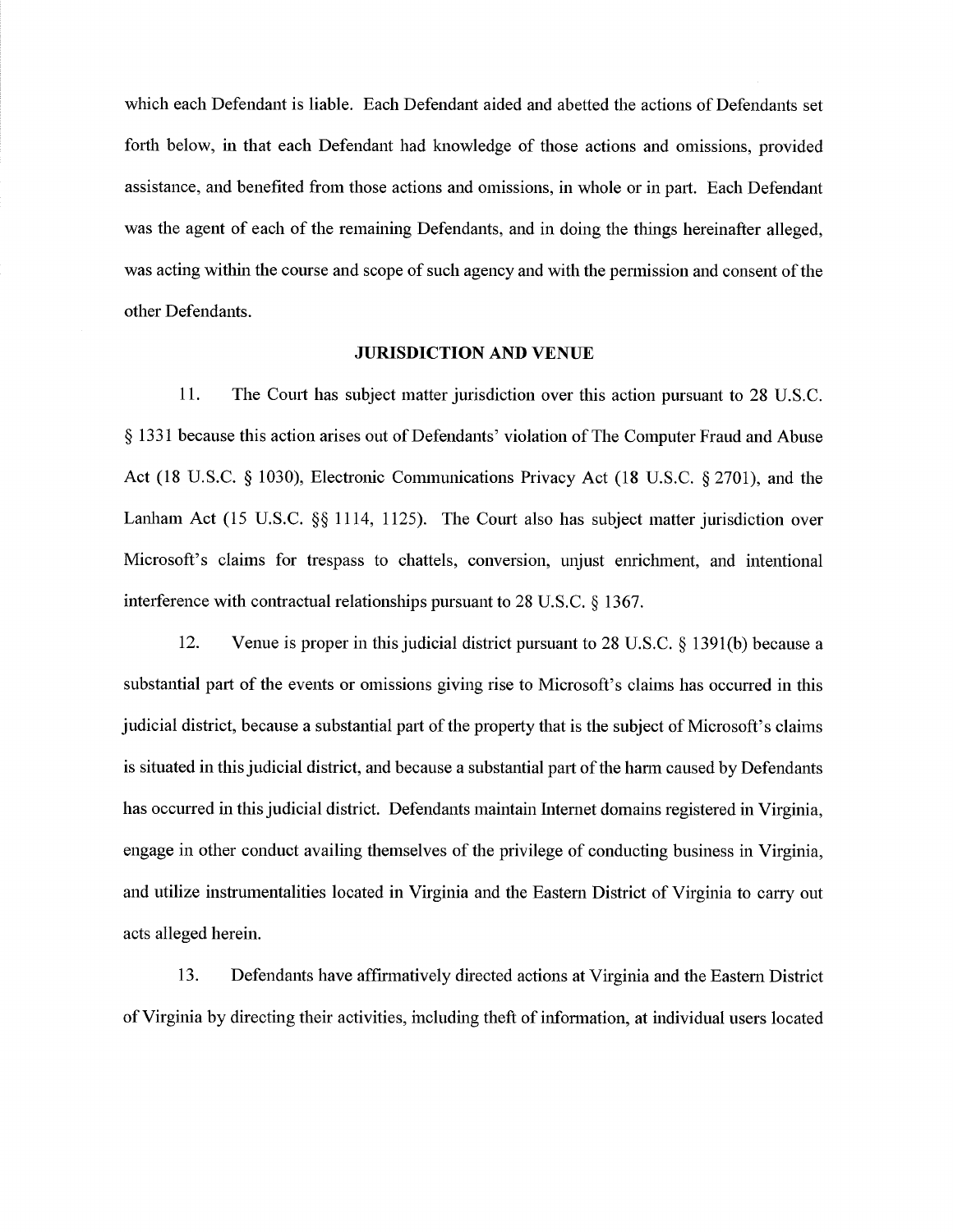in the Eastern District of Virginia, directing malicious computer code at the computers of individual users located in Virginia and the Eastern District of Virginia, and attempting to and in fact infecting those user computers with the malicious computer code and instructions to Microsoft's Windows operating system, the computmg devices and high-value computer networks of individual users and entities located in Virginia and the Eastern District of Virginia, in order to compromise the security of those systems and to steal sensitive information from those networks, all to the grievous harm and injury of Microsoft, its customers and licensees, and the public.

14. Defendants maintain certain of the Nickel Command and Control Infrastructure registered through VeriSign and Public Interest Registry which reside in the Eastern District of Virginia. Defendants use these domains to communicate with and control the Nickel-infected computers that Defendants communicate with, control, steal from, update, and maintain in tliis judicial district. Defendants have undertaken the acts alleged herein with knowledge that such acts would cause harm through domains located in the Eastern District of Virginia, through the Nickel domains maintained through facilities in the Eastern District of Virginia, and through user computers located in the Eastern District of Virginia, thereby injuring Microsoft, its customers and member organizations, and others in the Eastern District of Virginia and elsewhere in the United States. Therefore, this Court has personal jurisdiction over Defendants.

15. Pursuant to 28 U.S.C. § 1391(b), venue is proper in this judicial district. A substantial part of the events or omissions giving rise to Microsoft's claims, together with a substantial part of the property that is the subject of Microsoft's claims, are situated in this judicial district. Venue is proper in this judicial district under  $28 \text{ U.S.C.} \& 1391(c)$  because Defendants are subject to personal jurisdiction in this judicial district.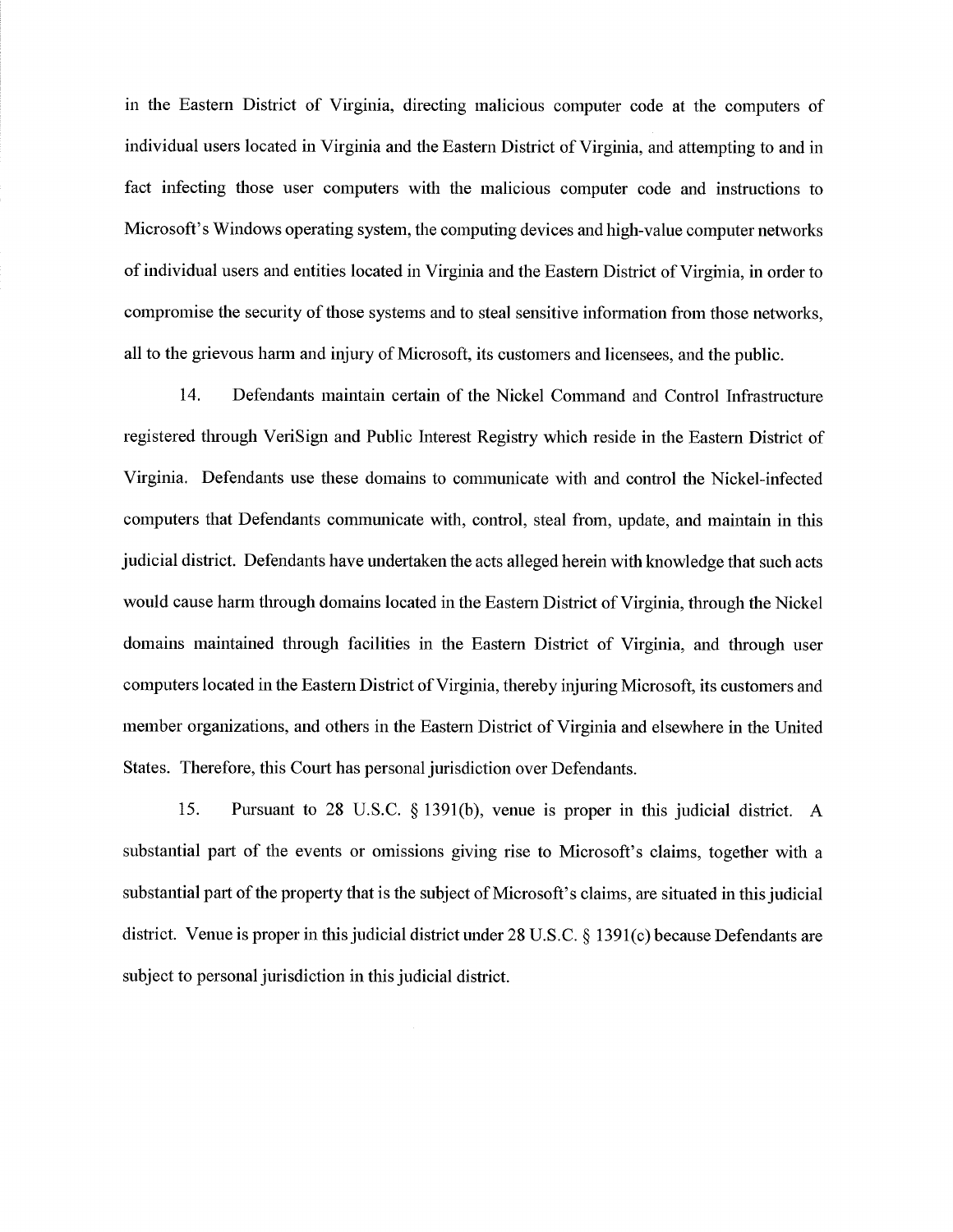# **FACTUAL BACKGROUND**

#### **Microsoft's Services and Reputation**

16. Microsoft<sup>®</sup> is a provider of the Windows<sup>®</sup> operating system and messaging services and the Microsoft 365<sup>®</sup> cloud-based business and productivity suite of services. Microsoft has invested substantial resources in developing high-quality products and services. Due to the high quality and effectiveness of Microsoft's products and services and the expenditure of significant resources by Microsoft to market those products and services, Microsoft has generated substantial goodwill with its customers, establishing a strong brand and developing the Microsoft name and the names of its products and services into strong and famous world-wide symbols that are wellrecognized within its channels of trade. Microsoft has registered trademarks representing the quality of its products and services and its brand, including Microsoft<sup>®</sup>, Windows<sup>®</sup>, and Microsoft 365®. Copies ofthe trademark registration records for these trademarks are attached as **Appendix B** to this Complaint.

#### **Nickel**

17. The Defendants are an organization engaged in systematic criminal activity on the Internet. Because the identities of the individuals behind the activity are unknown, Microsoft refers to them collectively by the codename that Microsoft has assigned to this group: "Nickel." Others in the security community who have researched this group of actors refer to the group by other names, including "KE3CHANG," "APT15," "Vixen Panda," "Royal APT," and "Playful Dragon."

18. Microsoft hivestigators have been monitoring and gathering information on the Nickel Defendants. Microsoft investigators have: (1) engaged in the reverse engineering, analysis and creation of "signatures" (which can be thought of as digital fingerprints) for the infrastructure used by the Nickel Defendants, (2) discovered unauthorized logins targeting Microsoft customers'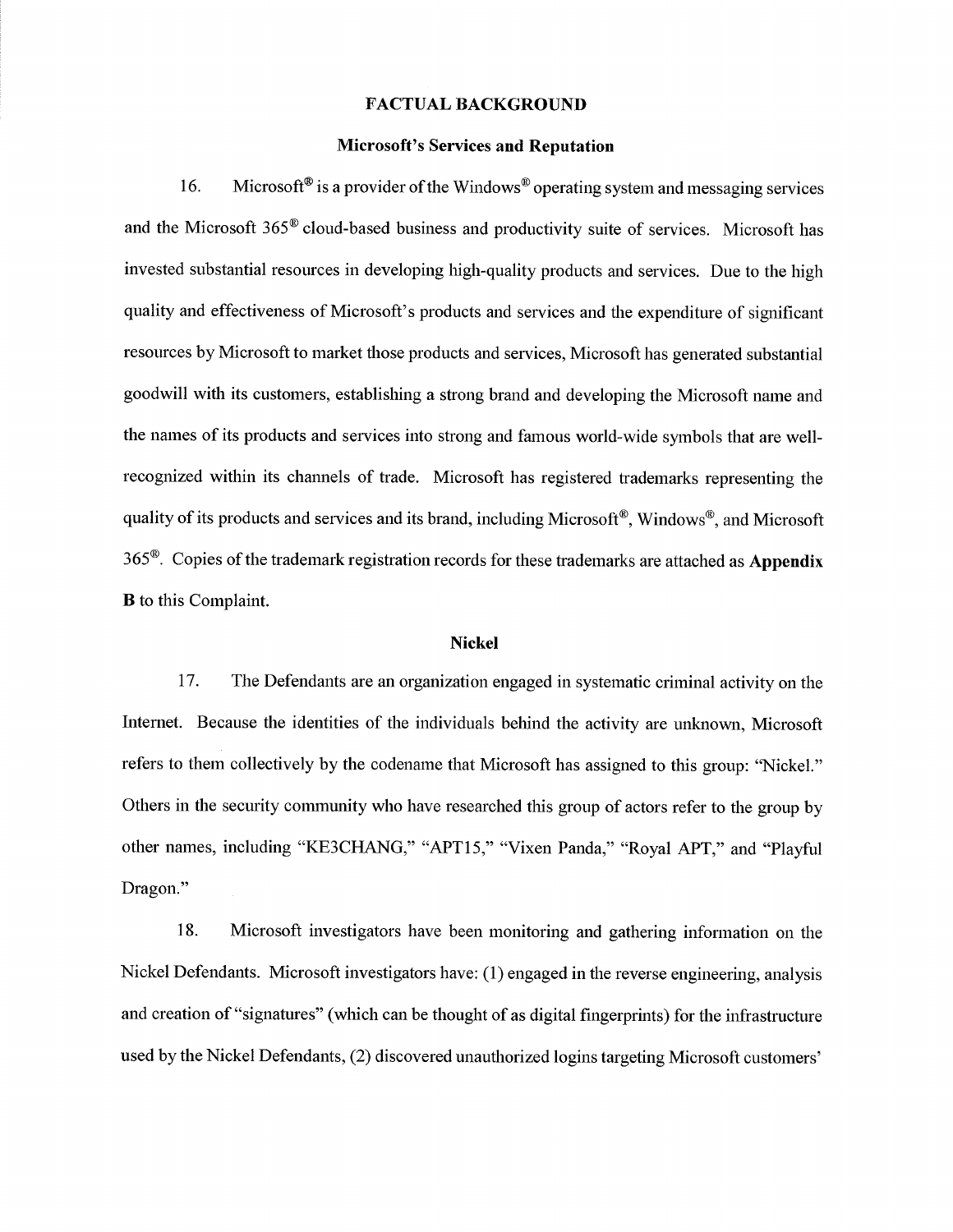accounts from Nickel-controlled infrastructure on the hrternet, (3) observed sophisticated techniques to evade computer network defenses, (4) matched reported Nickel malware activities enabling further malicious campaigns to registered domains, (5) monitored infrastructure frequently utilized by the Nickel Defendants in order to identify domains being registered by the Nickel Defendants, (6) monitored Nickel Defendants activities in Microsoft 365 environments, and (7) reviewed peer findings and public reporting on the Nickel Defendants.

19. The Microsoft investigative team has developed methods to identify new domams registered by the Nickel actors. Microsoft's investigation has detennmed that Nickel domains eontain teclmical features used exclusively and specifically associated with the Nickel Defendants. These features, when identified in the aggregate, provide a high level of confidence that a given domain is a Nickel domain. Based on this analysis, Microsoft has identified characteristics of the registration and maintenance of certam domains which, when coupled with the nature of the activities observed being carried out through the domains, are a reliable method to correlate such domains to actions undertaken by the Defendants, including the domains set forth at **Appendix** A to this Complaint.

20. Based on Microsoft's investigation and analysis, Mierosoft has detennined that Nickel specializes in targeting, penetration, and stealing sensitive information from high-value computer networks comiected to the hrternet. Nickel targets Microsoft customers in both the private and public sectors, including diplomatic organizations and missions in North America, Central America, South America, the Caribbean, Europe and Africa. For example, such organizations associated with the following countries have been targeted:

| <b>Region</b>                | <b>Countries</b>                                                                              |
|------------------------------|-----------------------------------------------------------------------------------------------|
| Caribbean                    | Barbados, Jamaica, Trinidad and Tobago, Dominican Republic                                    |
| Central and South<br>America | Mexico, Panama, Guatemala, Honduras, El Salvador, Colombia, Brazil,<br>Peru, Chile, Venezuela |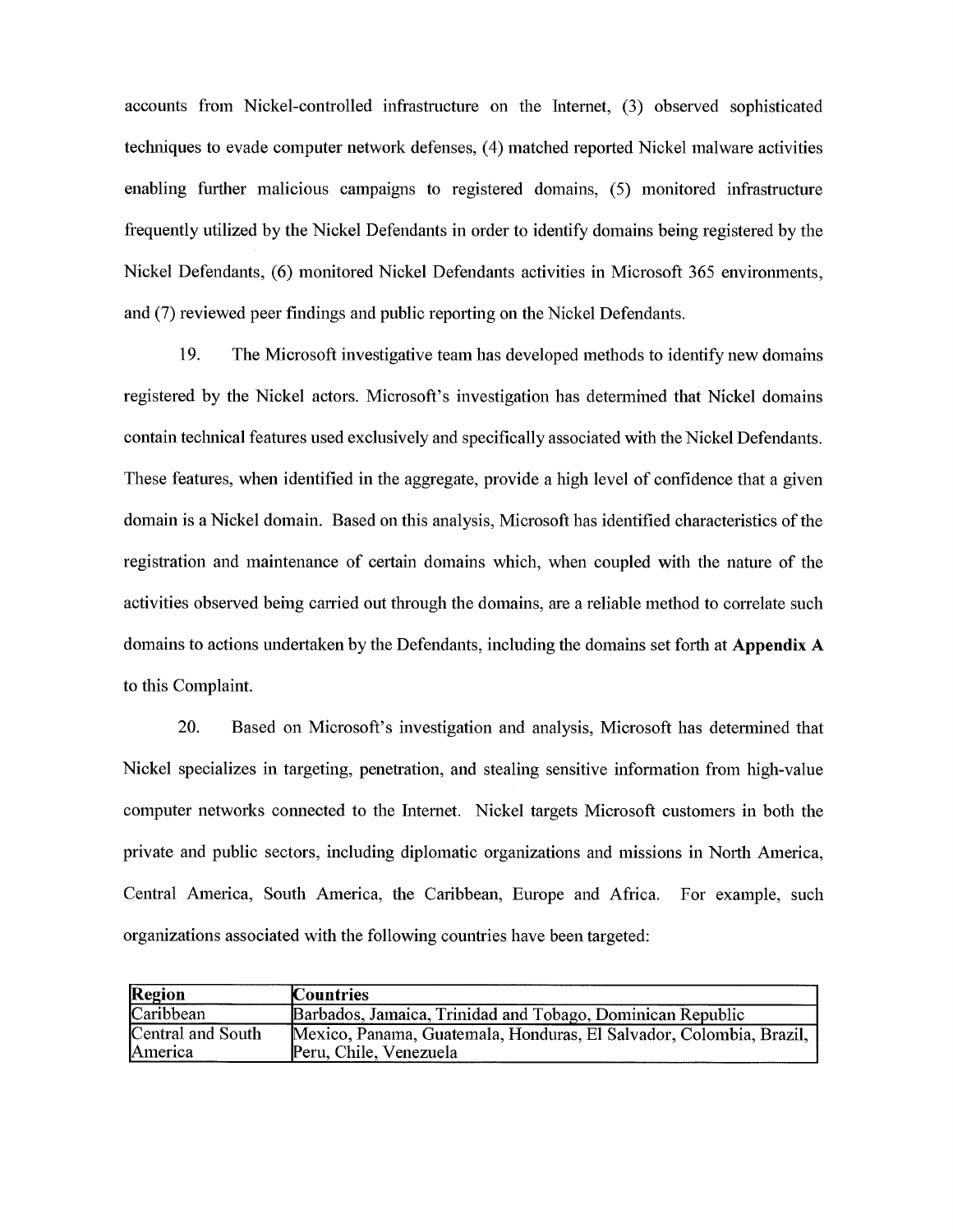| Europe | United Kingdom, France, Italy, Switzerland, Montenegro, Portugal,<br>Bosnia and Herzegovina, Croatia, Hungary, Bulgaria, Czech Republic |
|--------|-----------------------------------------------------------------------------------------------------------------------------------------|
| Africa | Mali                                                                                                                                    |

21. Nickel has targeted government employees, organizations and individuals working on a myriad of foreign diplomacy issues, think tanks, members of organizations that attempt to maintain world peace, human rights organizations, as well as many other organizations and individuals.

22. The Nickel Defendants' objective appears to be obtaining account credentials to later retrieve sensitive communications within the accounts. The Nickel Defendants continue to pose a threat today and into the future.

23. Nickel operates in the following fashion: the Nickel operators employ a variety of teclmiques to compromise victim computers for the purpose of installing malware. The Nickel Defendants have compromised third-party remote access solutions in order to further compromise Windows devices. For example, the defendants compromise third-party virtual private network ("VPN") appliances. Defendants also likely use spear phishing teclmiques to install malware on such victim computers. Tlirough these and other means defendants establish backdoor capabilities within Microsoft Windows to surreptitiously gain control over a victim's infected computer. These backdoors enable the Nickel Defendants to connect that infected device to a command and control ("C2") infrastructure and run commands manually to conduct further operations. The command and control computers send the most fundamental instructions, updates, and commands, and overall control of the Nickel Defendants is carried out from these computers. Command and control computers include the servers at various domain names listed in **Appendix A**.

24. The malware disseminated by Nickel is preprogrammed to connect and communicate with several of these command and control servers. When a connection is made, the servers download instructions or additional malware to the infected computing device and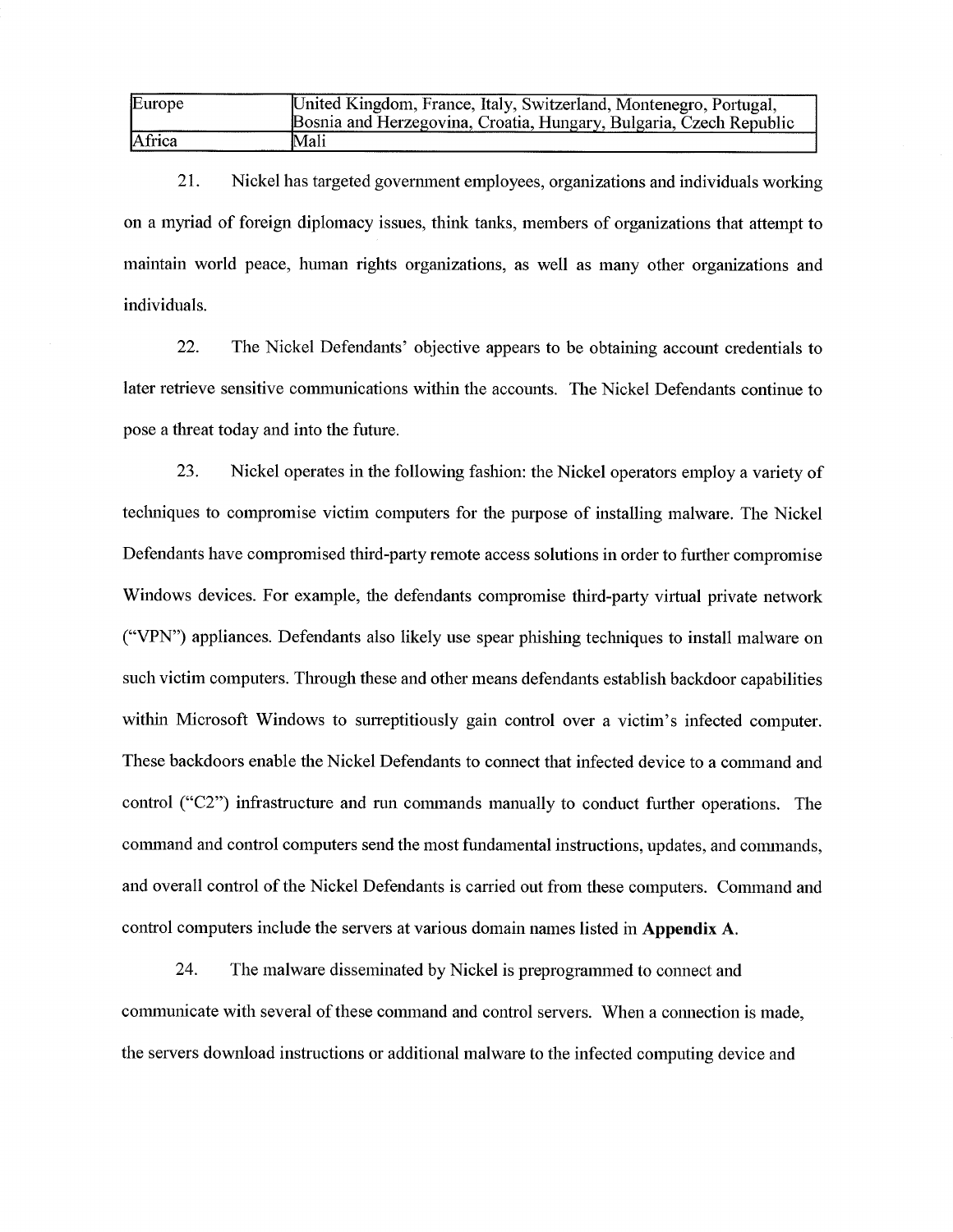upload stolen information from it. Nickel also sends encrypted communications to command and control infrastructure that contains the campaign name or contam foreign languages depending on which country the victims targeted for infiltration is located. This process enables Nickel to keep track of the operation.

#### **Okrum**

25. Nickel is associated with several forms of backdoor malware,  $\frac{1}{2}$  including "Ketrican" and "Okrum."

26. Okrum features capabilities that enable it to impersonate the victim and gain administrator privileges. The malware contains commands allowing Nickel to download and upload files, execute binaries, or run shell commands. The Okrum backdoor itself is a dynamiclink library that is installed and loaded by two earlier-stage components. These components include an optional "Stage 0 loader," a "Stage <sup>1</sup> loader," and an "installer component."

27. The Stage <sup>1</sup> loader is designed to ensure that the infection process is not bemg emulated or executed within a sandbox. A sandbox is an isolated computing environment that provides a safe environment for researchers and investigators to analyze and debug malware as part of a teclmical investigation into a malware's functionality. The Stage <sup>1</sup> loader is capable of testing for an emulation environment (commonly known as a sandbox) before completing the infection process. In essence, the loader analyzes whether the malware has infected an actual victim computer/device or is bemg observed within a controlled environment such as a sandbox. The Stage <sup>1</sup> loader decrypts the backdoor and loads it within its process. Next, the malware's

<sup>&</sup>lt;sup>1</sup> A "backdoor" is a malware type that negates normal authentication procedures to access a system and avoid normal security measures. As a result, malicious actors gain high lever user access (i.e., root access) on a computer system to resources within an application, such as databases and file servers, giving perpetrators the ability to remotely issue system commands and update malware.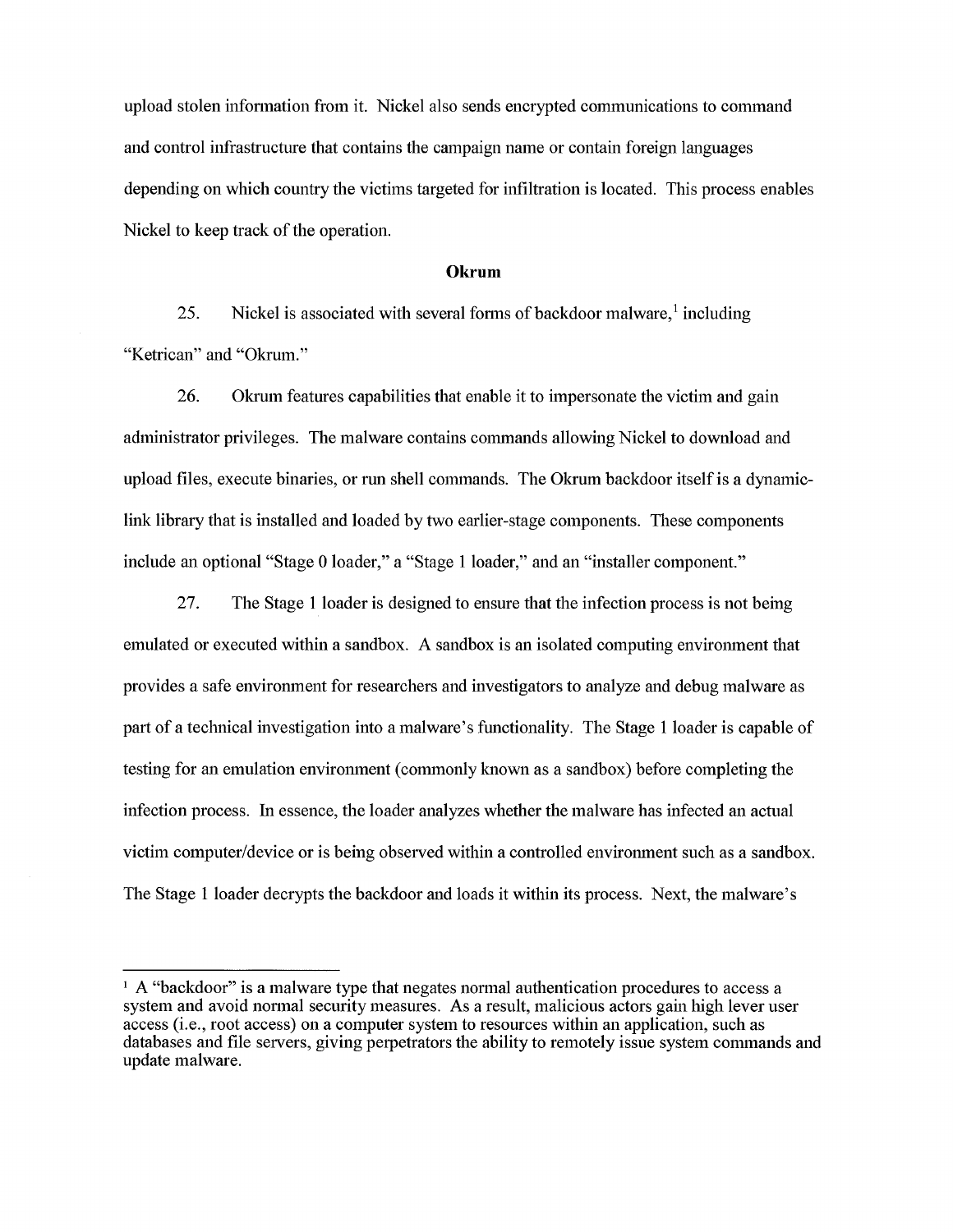backdoor is installed into the victim device through a method known as steganography, which involves injecting the malware's compromised script into a specifically tailored "Portable Graphics Format" ("PNG") file. This teclmique is used by malicious actors, such as Nickel, to stay unnoticed and evade detection.

28. On information and belief, when the Okrum PNG file is viewed in an image viewer, the image of Microsoft's Internet Explorer trademark is displayed; however, there is an extra and malicious encrypted file that the user cannot see that triggers the Okrum backdoor. The image appears as follows:



29. Once the backdoor is executed, Okrum is designed to evade detection and log into the victim's system by using a computer call named "ImpersonateLoggedOnUser." Upon deployment, Okrum will automatically collect the following information about the infected device: (a) computer name, (b) user name, (c) host IP address, (d) primary DNS suffix value, (e) OS version and build number, (f) architecture,  $(g)$  user agent string, and (h) locale info (language name, country name). Okrum will then communicate with the command and control infrastructure over HTTP protocols using GET, POST, and HEAD requests. If any proxy servers are configured on the compromised system, Okrum is able to identify them and use them to make HTTP requests.

30. Nickel next infiltrates the victim system at the registry level. Once they gain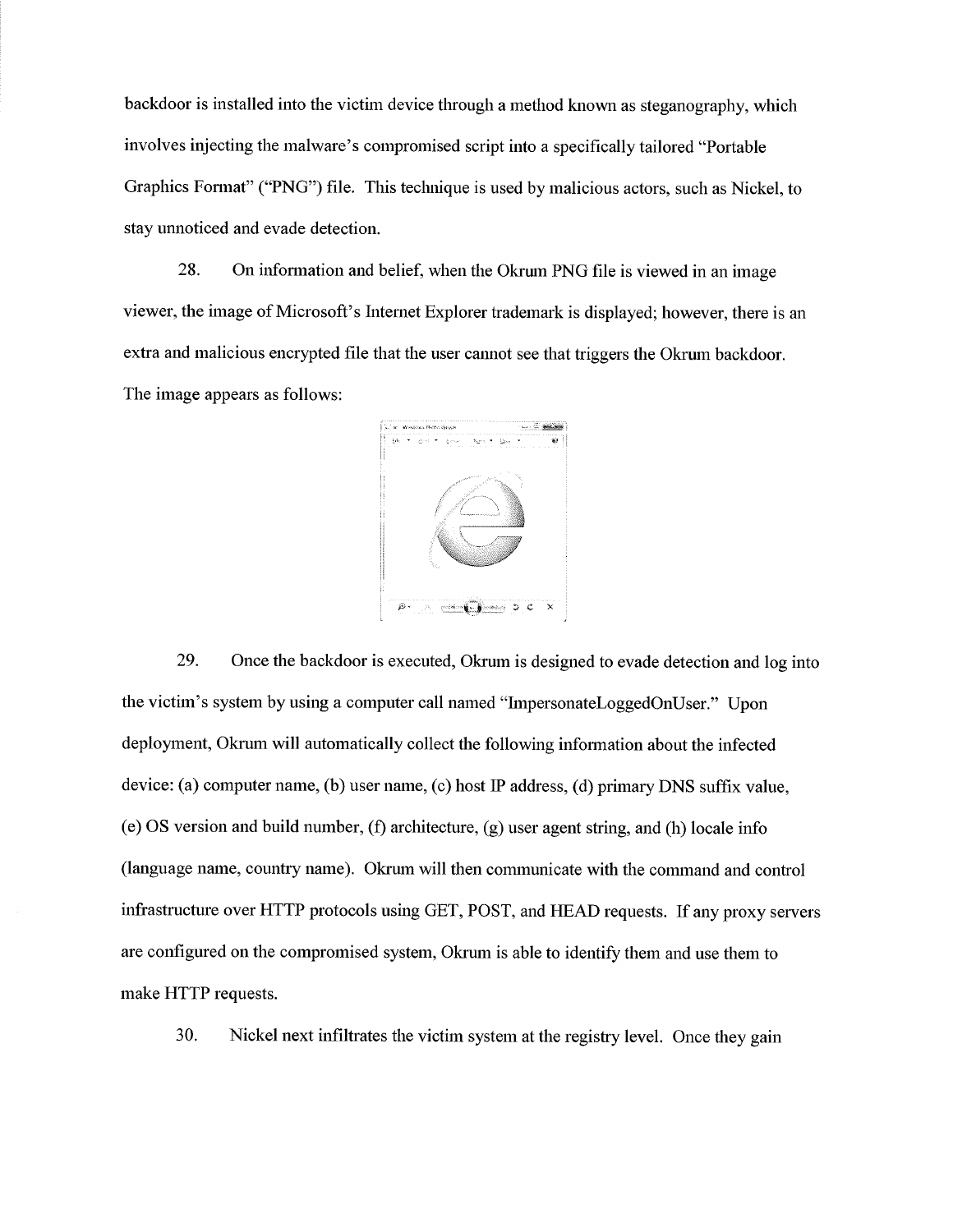access to the victim device, Nickel distributes additional malware, including Metushy, Mimikatz, MirageFox, Royal DNS, RoyalCli, and TidePool. $<sup>2</sup>$  Critically, however, this set of malwares are</sup> not readily visible to the victim computer. Instead, this set of malwares infiltrate the registry level by executing code in Microsoft's Windows Registries to gain control of the victim device and exfiltrate information. When this occurs, Windows will appear to operate normally to the customer.

31. Once the Nickel Defendants hifiltrate the victim computer, the various malwares make changes to a number of settings on the user's Windows Registry:

a. The Nickel Defendants push malware that execute cmd.exe process for powershell commands that affirmatively modify basic settings for Internet Explorer designed to be configurable by the authorized user. This includes modifying the hitemet Explorer registry and disabling hiternet Explorer's Enhanced Security Configuration, which settings establish security parameters that define how users browse the Internet and mtranet websites. Modifying these settings enables Nickel to establish persistence on the victim computers.

b. The modifications via powershell commands of additional Windows Registries that are designed to disable critical features in hiternet Explorer. These changes are so subtle that victims would not readily experience a difference in the operation of hitemet Explorer, but would instead believe hitemet Explorer is operating as the unaltered and authentic Microsoft product.

32. Microsoft has also observed Nickel using cmd.exe through their malware to query for the settings of the WDigest registry key then making changes to the key to allow the capture of user credentials in memory of the computer.

 $<sup>2</sup>$  Nickel's malware also has been found under the following family names: Lesson, Neoichor,</sup> NullItch, NightImp, and Rokum.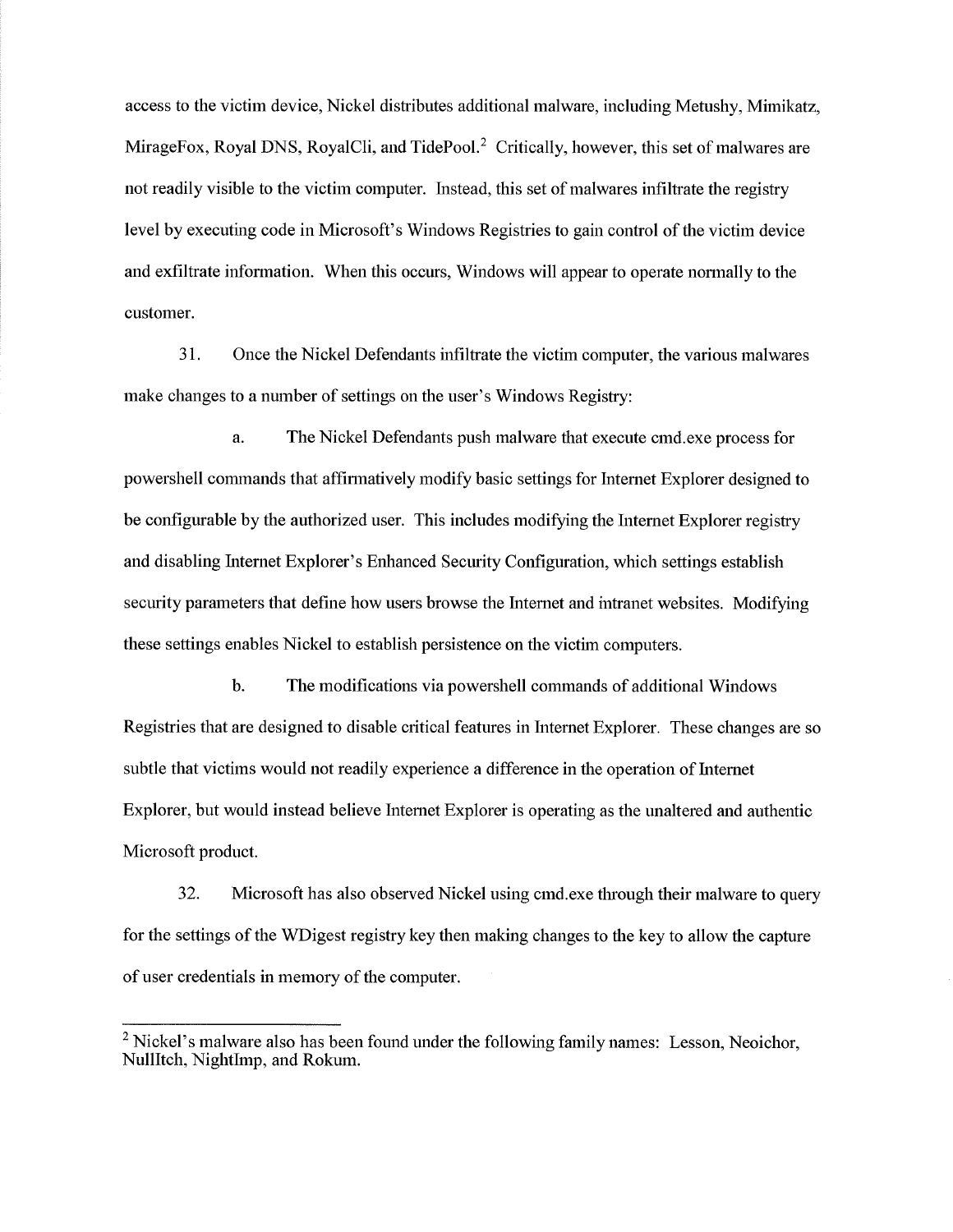33. Nickel also creates registry key paths bearing the Microsoft "Windows" trademark, within the Microsoft operating system.

34. Nickel will then collect infonnation about the system, including the software and hardware data, and exfiltrates spreadsheets, documents, local network data information, and harvest credentials. Nickel places the identified information into a password protected RAR archive folder. Nickel also routinely perfonns searches across the victim system and network to determine whether and where new files may have been created since the previous exfiltration. This information enables Nickel to strategically deploy custom malware to continue the operation.

35. Tlirough various investigative techniques, Microsoft recently uncovered Nickel's scheme to gain unauthorized access and compromise of Microsoft 365 accounts and use this malicious infrastructure and surveillance efforts to target compromised account victun's wider network. For example, Microsoft has observed Nickel using malware known as KeyLoggers and Mimikatz to harvest user credentials to gain access to a victim's Microsoft 365 account without authorization.

36. Microsoft also has observed Nickel using exploits against vulnerabilities within internet facing services to gain access to internet networks to perpetuate their malicious scheme.

a. Nickel has used exploits to bypass the authentication process and impersonate an arbitrary user to gain access to Microsoft Sharepoint and Microsoft Exchange. Nickel then wrote an arbitrary file to achieve remote code execution, and ran arbitrary code to steal the full contents of user mailboxes.

b. Nickel has attacked remote access solutions, which allowed them to further infiltrate the victim device's network through lateral movements that allow them to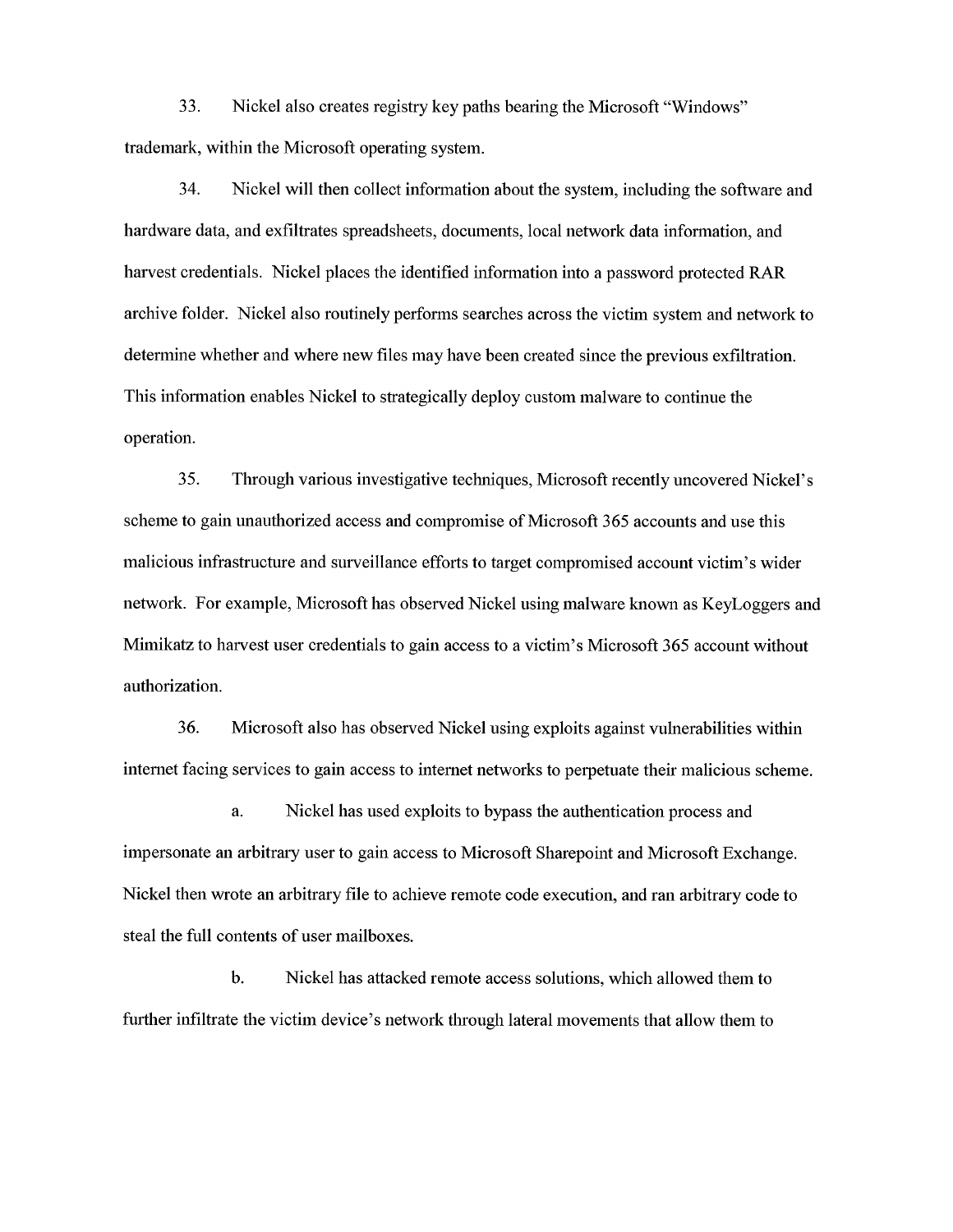maintain ongoing access by moving through the compromised environment and obtaining increased privileges using various tools.

c. Nickel defendants' malware is used to harvest credentials information. After compromising an Exchange or SharePoint server using harvested eredentials, the Niekel defendants steal the MacliineKeys used by ASP[.]NET applieations from the targeted system. The MaehineKeys folder is used to store certificate keys that are used by ASP[.]NET applications, which are tools and libraries for building web apps. The MaehineKeys are used for encryption and authentication purposes, and exploitation of them allowed Nickel to regain access to victim computers and networks and retrieve sensitive communications within the accounts even after the victim has remediated the prior malware instances.

d. Nickel's malware has also: (i) regularly deployed Nete[.]exe for Microsoft Windows network reconnaissance, (ii) used NTDSDump[.]exe to exfiltrate information and passwords from the Windows Active Directory, and (iii) used other tools to infiltrate a victim device and exfiltrate the victim's passwords to enable greater aeeess to the victim's systems.

37. Mierosoft goes to great lengths to protect customer aecounts. hi particular, Microsoft engineered Microsoft 365 with the intent to eliminate threats before reaching Microsoft 365 users. Microsoft uses real-time anti-spam and multiple anti-malware engines to prevent threats from reachhig customer inboxes. Microsoft also offers Microsoft Defender for Microsoft  $365<sup>3</sup>$  which helps protect customers against new, sophisticated attacks in real time. In addition to incorporating tools to stop phishing emails before they reach users, Microsoft also investigates the underlying phishing attacks to identify and prevent malicious attacks. Microsoft also updates and patches all known vulnerabilities all at considerable expense.

<sup>&</sup>lt;sup>3</sup> See generally https://docs.microsoft.com/en-us/Microsoft 365/servicedescriptions/office-365advanced-threat-protection-service-description.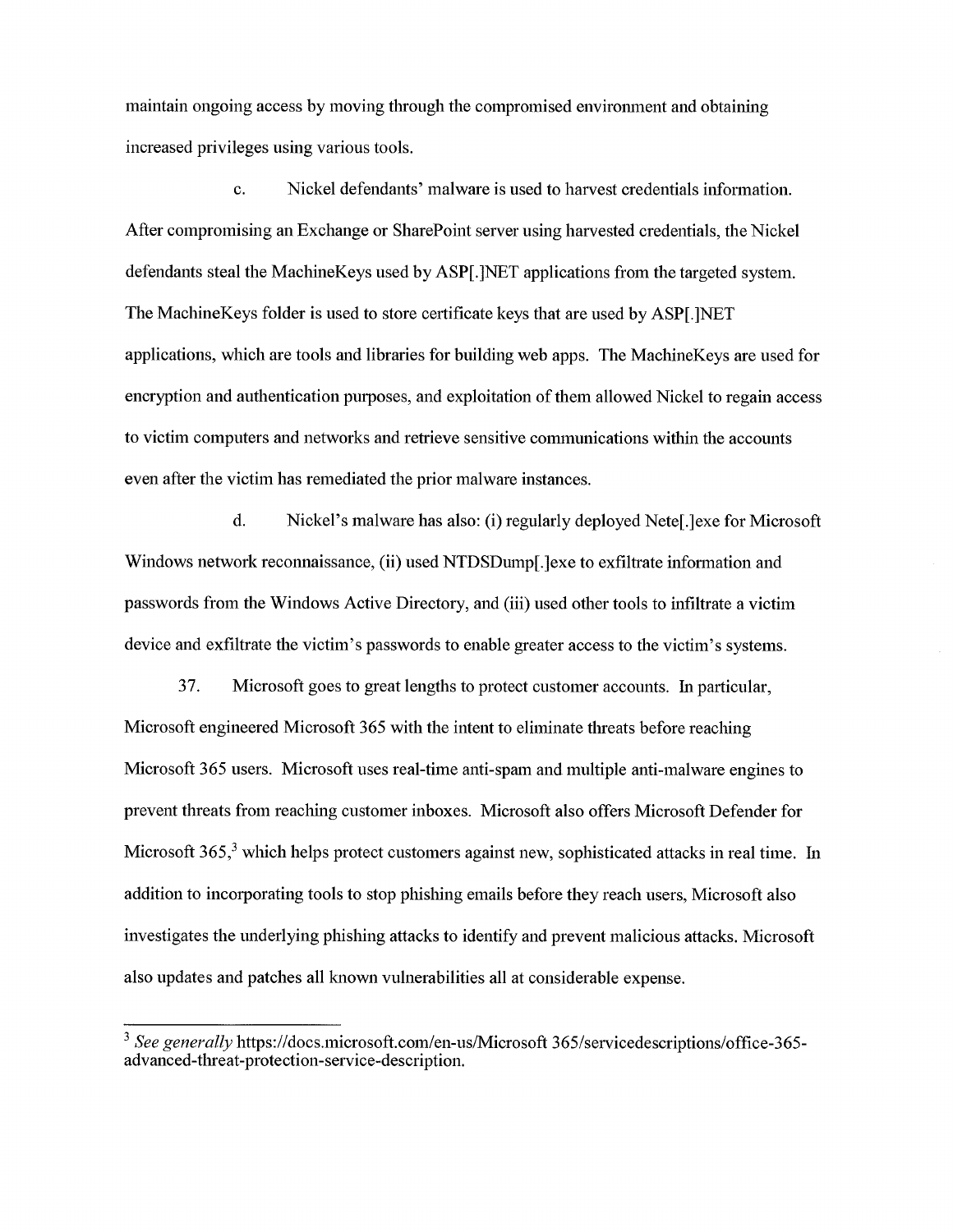38. Upon successful compromise of a victim account, Nickel is not only able to log into the account and review the victim's emails, but may also exfiltrate information and disseminate additional malware to perpetuate their unlawful activity. For example, after Nickel gained unauthorized access to the Microsoft 365 accounts, Microsoft has observed Nickel accessing victim mailboxes and reading victim emails. To do so, Nickel is abusing software code underlying Microsoft's Exchange Web Services for an unintended, unauthorized, malicious purpose. And, on information and belief. Nickel abuses Microsoft Exchange Web Services APIs to enable access to the victim's mailbox and read the victim's emails. At a minimum, the malware and deceptive activities provide Nickel with the opportunity and level of access to disseminate emails from the victim's mailbox.

#### **Nickel's Actions Harm Microsoft and Its Customers**

39. Nickel's installation of malicious software damages the victim's computer and the Windows operating system on the victim's computer. During the infection of a victim's computer. Nickel deploys malware designed to makes changes at the deepest and most sensitive levels of the computer's Windows operating system. The consequences of these changes are that the user's version ofWindows is essentially adulterated, and unknown to the user, has been converted into a tool to steal credentials and sensitive information from the user. This inherently involves abuse of Microsoft's trademarks and brands, and deceives users by presenting an unauthorized, modified version of Windows to those users.

#### **FIRST CLAIM FOR RELIEF**

#### **Violation of the Computer Fraud & Abuse Act, 18 U.S.C. § 1030**

40. Microsoft incorporates by reference each and every allegation set forth in paragraphs <sup>1</sup> through 39 above.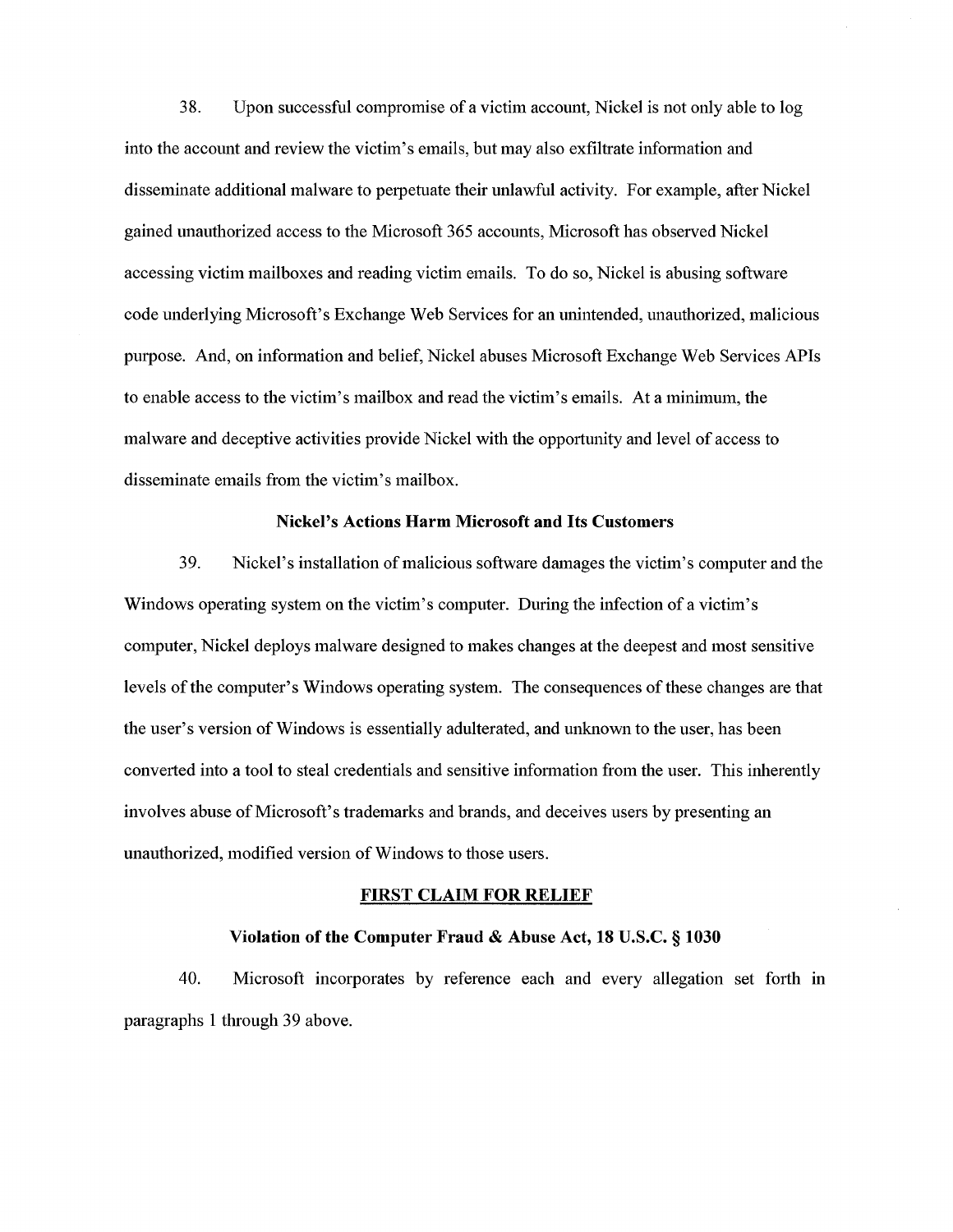41. Defendants knowingly and intentionally accessed and continue to access protected computers without authorization and knowingly caused the transmission of a program, information, code and commands, resulting in damage to the protected computers, the software residmg thereon, and Microsoft.

42. Defendants' conduct involved interstate and/or foreign communications.

43. Defendants' conduct has caused a loss to Microsoft during a one-year period aggregating at least \$5,000.

44. Microsoft seeks injunctive relief and compensatory and punitive damages under 18 U.S.C.  $\S$  1030(g) in an amount to be proven at trial.

45. Asa direct result of Defendants' actions, Microsoft has suffered and continues to suffer irreparable harm for which there is no adequate remedy at law, and which will continue unless Defendants' actions are enjoined.

#### **SECOND CLAIM FOR RELIEF**

#### **Violation ofElectronic Communications Privacy Act, 18 U.S.C. § 2701**

46. Microsoft incorporates by reference each and every allegation set forth in paragraphs 1 through 45 above.

47. Microsoft's Windows operating system software, and Microsoft's customers' computers running such software, and Microsoft's cloud-based services, such as Hotmail, Outlook, and Microsoft 365, are facilities through which electronic communication service is provided to Microsoft's users and customers.

48. Defendants knowingly and mtentionally accessed the Windows operating system and Microsoft's Hotmail, Outlook, and Microsoft 365 software, services, and computers upon which this software and services run without authorization or in excess of any authorization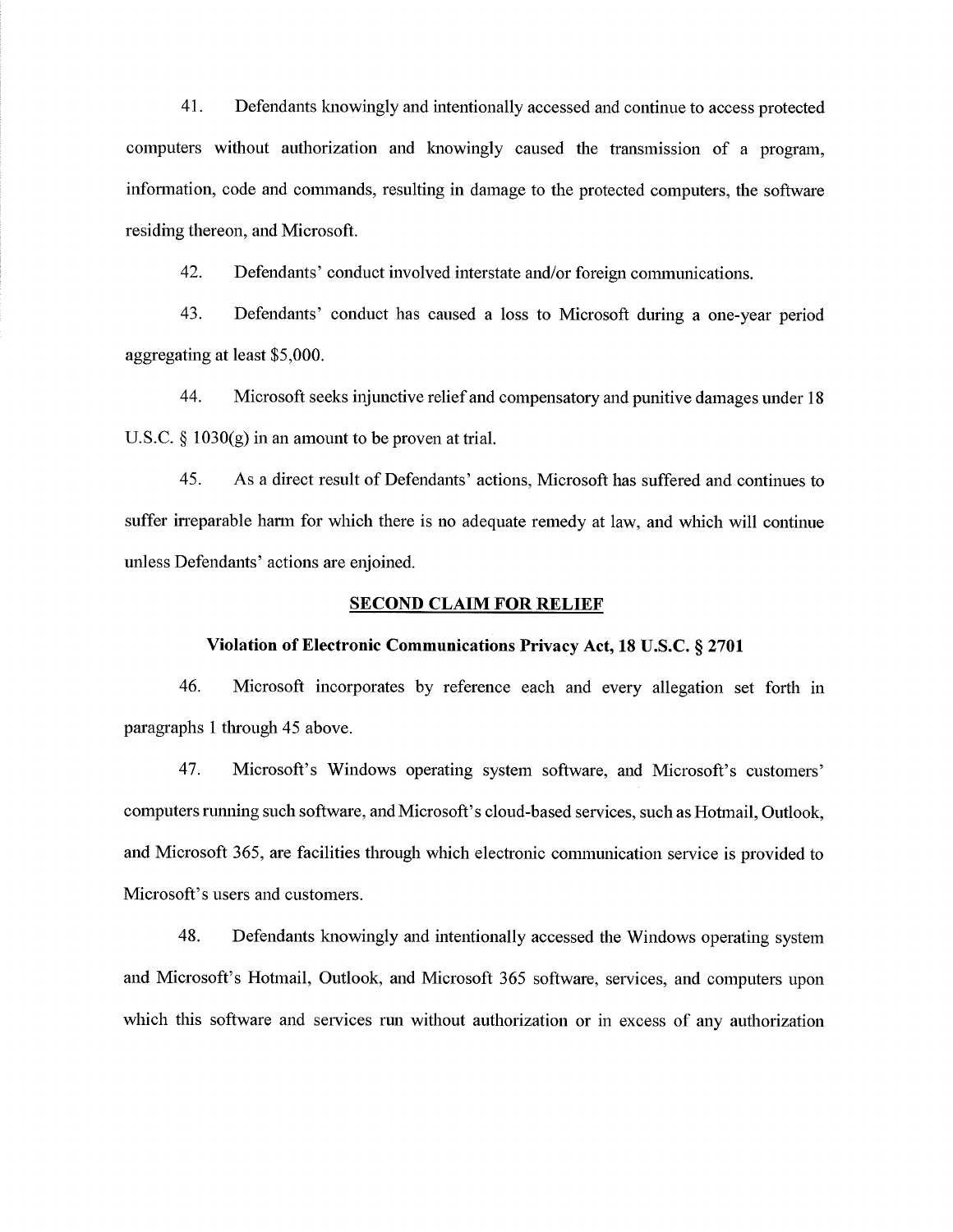granted by Microsoft or any other party.

49. Through this unauthorized access, Defendants intercepted, had access to, obtained and altered, and/or prevented legitimate, authorized access to wire and electronic communications transmitted via Microsoft's Windows operating system software and Microsoft's Hotmail, Outlook, and Microsoft 365 services and the computers running such software and services.

50. Microsoft seeks injunctive relief and compensatory and punitive damages in an amount to be proven at trial.

51. Asa direct result of Defendants' actions, Microsoft has suffered and continues to suffer irreparable harm for which there is no adequate remedy at law, and which will continue unless Defendants' actions are enjoined.

#### **TfflRD CLAIM FOR RELIEF**

#### **Trademark Infringement nnder the Lanham Act, 15 U.S.C. § 1114** *etseq.*

52. Microsoft incorporates by reference each and every allegation set forth in paragraphs 1 through 51 above.

53. Defendants have used Microsoft's trademarks in interstate commerce, including Microsoft's federally registered trademarks for the word marks Microsoft®, Windows® and Microsoft 365®, among other trademarks.

54. As a result of their wrongful conduct. Defendants are liable to Microsoft for violation of the Lanham Act.

55. Microsoft seeks injunctive relief and compensatory and punitive damages in an amount to be proven at trial.

56. As a direct result of Defendants' actions, Microsoft has suffered and continues to suffer irreparable harm for which they have no adequate remedy at law, and which will continue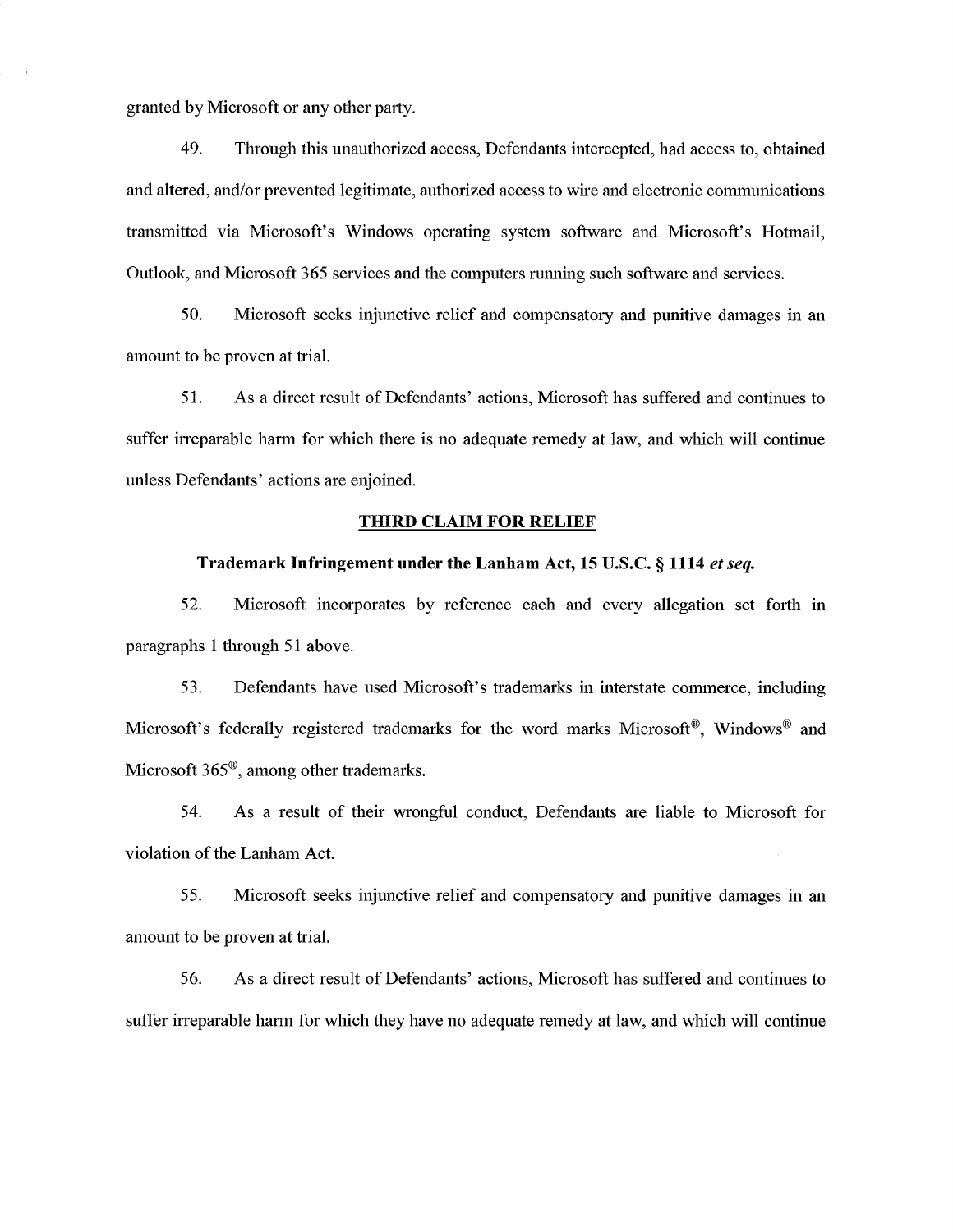unless Defendants' actions are enjoined.

57. Defendants' wrongful and unauthorized use ofMicrosoft's trademarks to promote, market, or sell products and services constitutes trademark infringement pursuant to 15 U.S.C. § 1114 *etseq.*

#### **FOURTH CLAIM FOR RELIEF**

#### **False Designation of Origin under the Lanham Act, 15 U.S.C. § 1125(a)**

58. Microsoft incorporates by reference each and every allegation set forth in paragraphs 1 through 57 above.

59. Microsoft's trademarks are distinctive marks that are associated with Microsoft and exclusively identify its businesses, products, and services.

60. Defendants make unauthorized use of Microsoft's trademarks and symbols, including Internet Explorer, Microsoft, Windows and Microsoft 365. By doing so. Defendants create false designations of origin as to tainted Microsoft products that are likely to cause confusion, mistake, or deception.

61. As a result of their wrongful conduct, Defendants are liable to Microsoft for violation of the Lanham Act,  $15$  U.S.C. §  $1125(a)$ .

62. Microsoft seeks injunctive relief and compensatory and punitive damages in an amount to be proven at trial.

63. As a direct result of Defendants' actions, Microsoft has suffered and continues to suffer irreparable hann for which there is no adequate remedy at law, and which will continue unless Defendants' actions are enjoined.

#### **FIFTH CLAIM FOR RELIEF**

**Trademark Dilution under the Lanham Act, 15 U.S.C. § 1125(c)**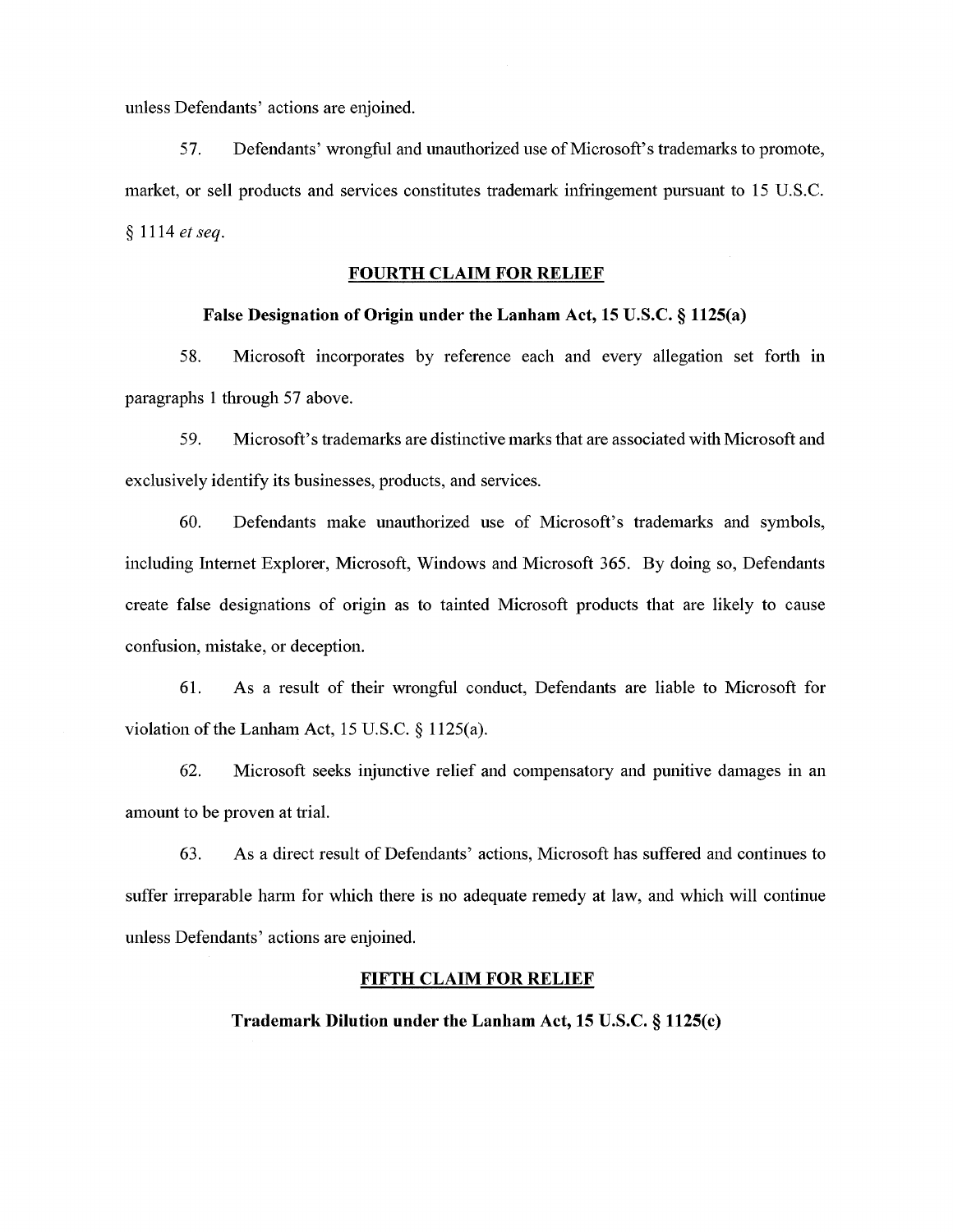64. Microsoft incorporates by reference each and every allegation set forth in paragraphs <sup>1</sup> through 63 above.

65. Microsoft's trademarks are famous marks that are associated with Microsoft and exclusively identify its businesses, products, and services.

66. Defendants make unauthorized use of Microsoft's trademarks. By doing so, Defendants are likely to cause dilution by tarnishment of Microsoft's trademarks.

67. Microsoft seeks injunctive relief and compensatory and punitive damages in an amount to be proven at trial.

68. Asa direct result of Defendants' actions, Microsoft has suffered and continues to suffer irreparable harm for which there is no adequate remedy at law, and which will continue unless Defendants' actions are enjoined.

#### **SIXTH CLAIM FOR RELIEF**

#### **Common Law Trespass to Chattels**

69. Microsoft incorporates by reference each and every allegation set forth in paragraphs <sup>1</sup> through 68 above.

70. Defendants have used a computer and/or eomputer network, without authority, with the intent to cause physical injury to the property of another.

71. Defendants have, without authority, used a computer and/or computer network, without authority, with the intent to trespass on the computers and computer networks of Microsoft and its customers.

72. Defendants' actions in operating Nickel result in unauthorized aecess to Microsoft's Windows operatmg system and hitemet Explorer software and the computers on which such programs run, and result in unauthorized intrusion into those computers and theft of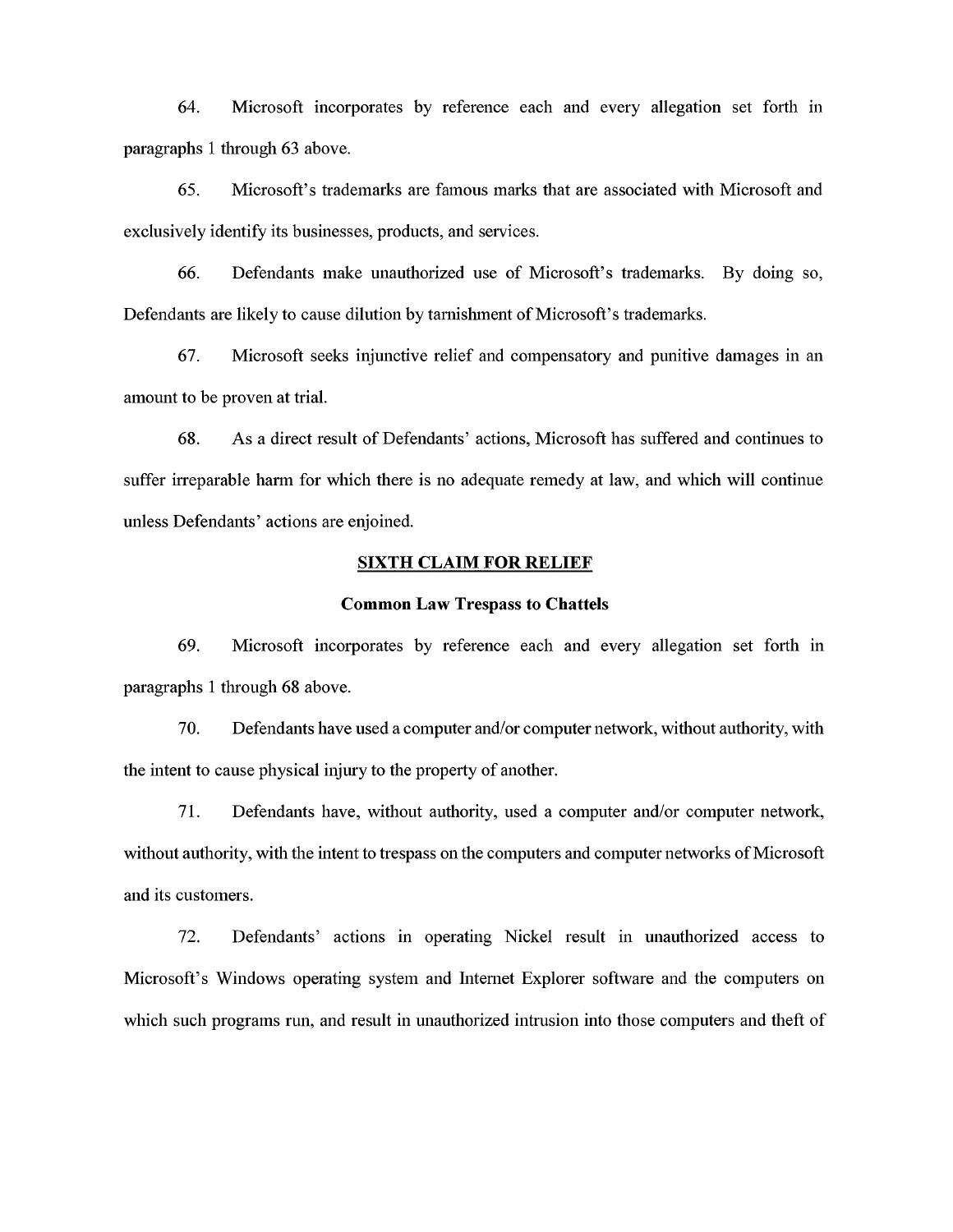information, account credentials, and funds.

73. Defendants intentionally caused this conduct and this conduct was unlawful and unauthorized.

74. Defendants' actions have caused injury to Microsoft and have interfered with the possessory interests of Microsoft over its software.

75. Microsoft seeks injunctive relief and compensatory and punitive damages in an amount to be proven at trial.

76. As a direct result of Defendants' actions, Microsoft has suffered and continues to suffer irreparable harm for which there is no adequate remedy at law, and which will continue unless Defendants' actions are enjoined.

# SEVENTH CLAIM FOR RELIEF

### **Unjust Enrichment**

77. Microsoft incorporates by reference each and every allegation set forth in paragraphs <sup>1</sup> through 76 above.

78. The acts of Defendants complained of herein constitute unjust enricliment of the Defendants at the expense of Microsoft in violation of common law. Defendants used, without authorization or license, software belonging to Microsoft to facilitate unlawful conduct inuring to the benefit of Defendants.

79. Defendants profited unjustly from their unauthorized and unlicensed use of Microsoft's intellectual property.

80. Upon information and belief, Defendants had an appreciation and knowledge of the benefit they derived from their unauthorized and unlicensed use of Microsoft's mtellectual property.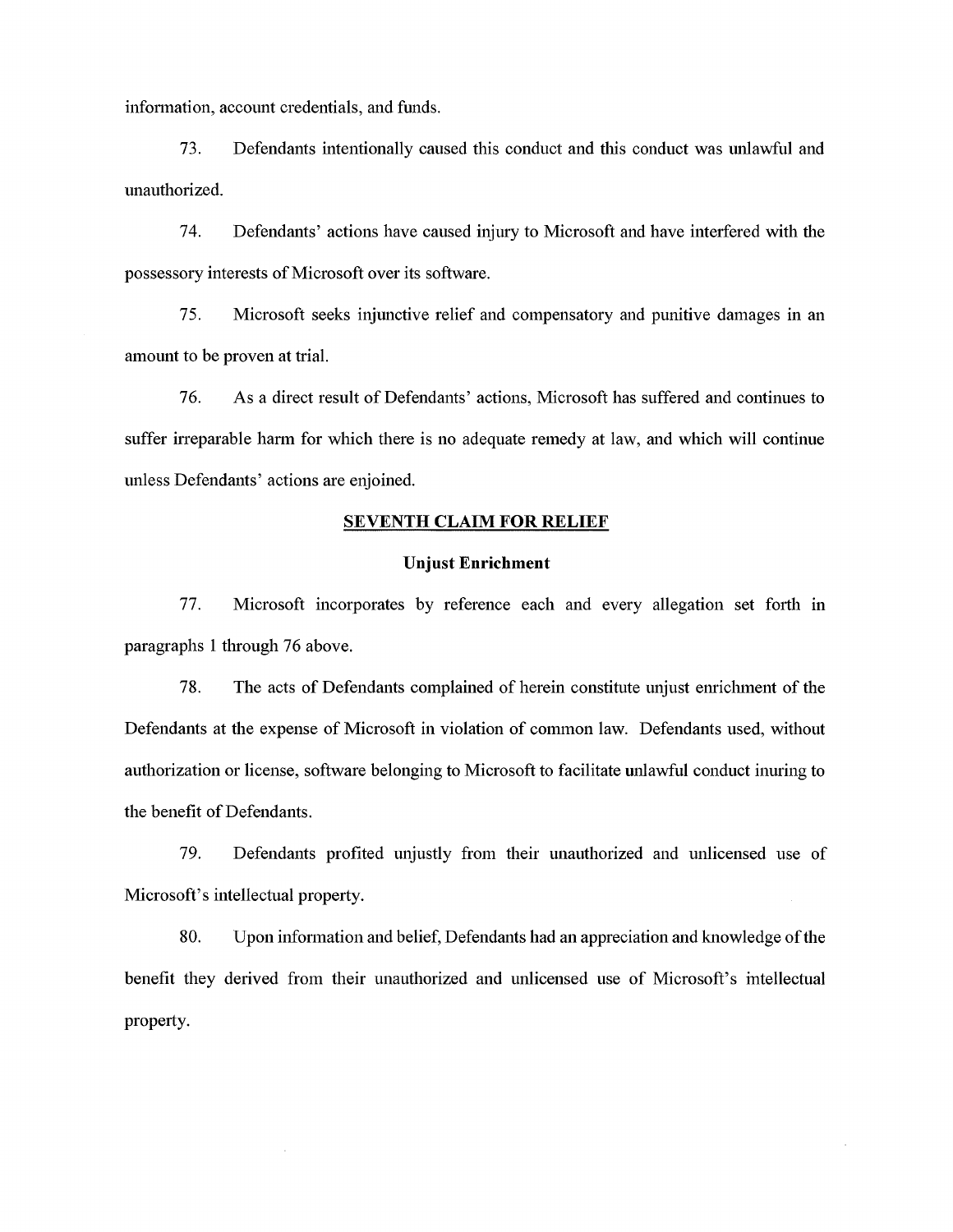81. Retention by the Defendants of the profits they derived from their malfeasance would be mequitable.

82. Microsoft seeks injunctive relief and compensatory and punitive damages in an amount to be proven at trial, mcluding without limitation disgorgement of Defendants' ill-gotten profits.

83. As a direct result of Defendants' actions, Microsoft suffered and continues to suffer irreparable harm for which there is no adequate remedy at law, and which will continue unless Defendants' actions are enjoined.

## **EIGHT CLAIM FOR RELIEF**

# **Conversion**

84. Microsoft incorporates by reference each and every allegation set forth in paragraphs <sup>1</sup> through 83 above.

85. Microsoft owns all right, title, and interest in its Windows software and the Hotmail, Outlook and Microsoft 365 software and services. Microsoft licenses its software to endusers. Defendants have interfered with, unlawfully and without authorization, and dispossessed Microsoft of control over its Windows software and its Hotmail, Outlook, and Microsoft 365 software and services.

86. Defendants have, without authority, used a computer and/or computer network, without authority, with the intent to remove, halt, or otherwise disable computer data, computer programs, and computer software from a computer or computer network.

87. Defendants have, without authority, used a computer and/or computer network, without authority, with the intent to cause a computer to malfunction.

88. Microsoft seeks injunctive relief and compensatory and punitive damages in an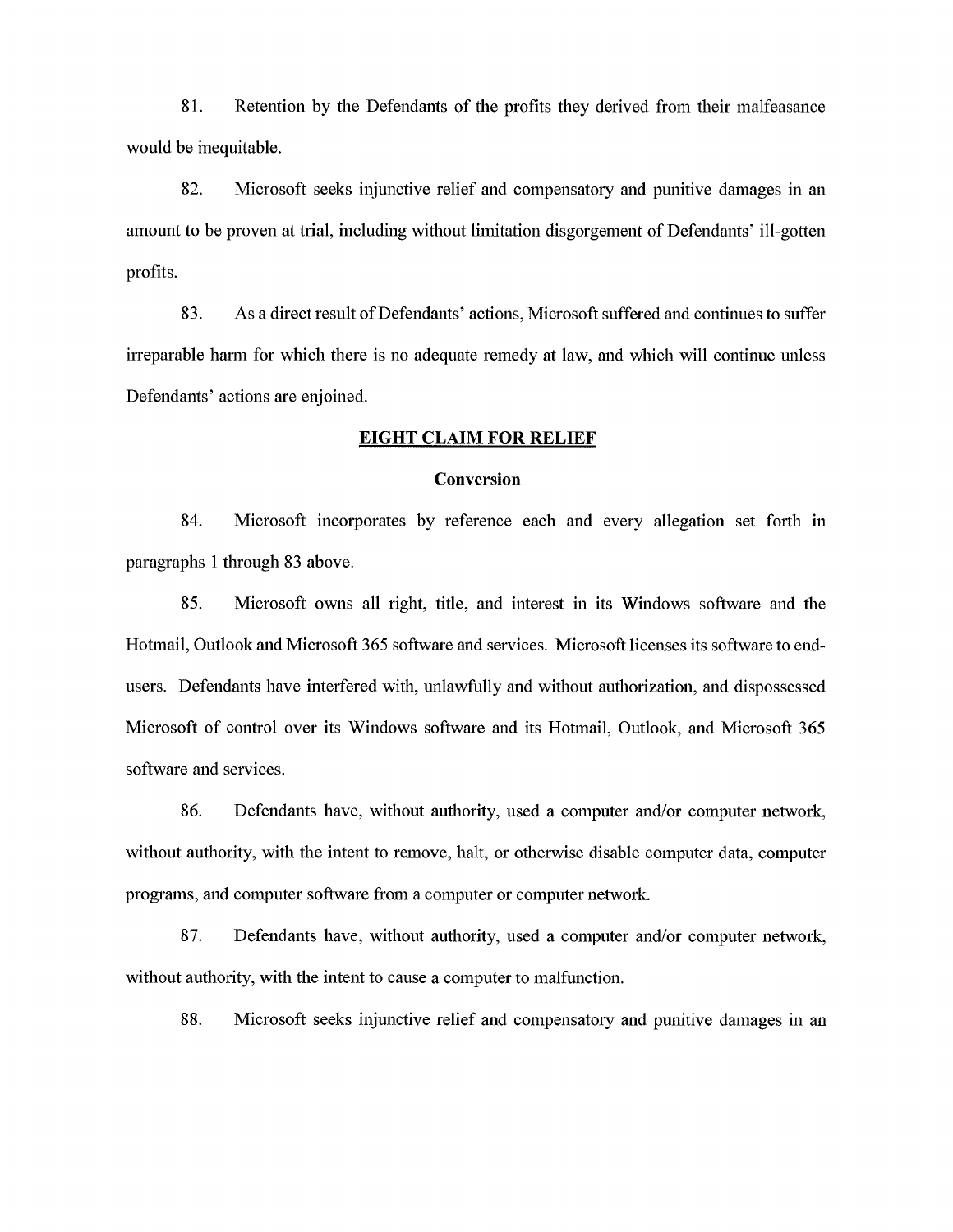amount to be proven at trial, including without limitation the return of Defendants' ill-gotten profits.

89. As a direct result of Defendants' actions, Microsoft suffered and continues to suffer irreparable harm for which there is no adequate remedy at law, and which will continue unless Defendants' actions are enjomed.

#### **NINTH CLAIM FOR RELIEF**

#### **Intentional Interference with Contractual Relationships**

90. Microsoft incorporates by reference each and every allegation set forth in paragraphs <sup>1</sup> through 89 above.

91. Microsoft has valid and subsisting contractual relationships with licensees of its Windows, Hotmail, Outlook, and Microsoft 365 products. Microsoft's contracts confer economic benefit on Microsoft.

92. Defendants' conduct interferes with Microsoft's contractual relationships by impairing, and in some instances destroying, the products and services Microsoft provides to its customers. On infomiation and belief. Defendants know that their conduct is likely to interfere with Microsoft's contracts and to deprive Microsoft of the attendant economic benefits.

93. Defendants' conduct has caused Microsoft economic harm. Microsoft seeks injunctive relief and compensatory and punitive damages in an amount to be proven at trial.

94. As a direct result of Defendants' actions, Microsoft has suffered and continues to suffer irreparable harm for which there is no adequate remedy at law, and which will continue unless Defendants' actions are enjoined.

#### **PRAYER FOR RELIEF**

WHEREFORE, Plaintiffs prays that the Court: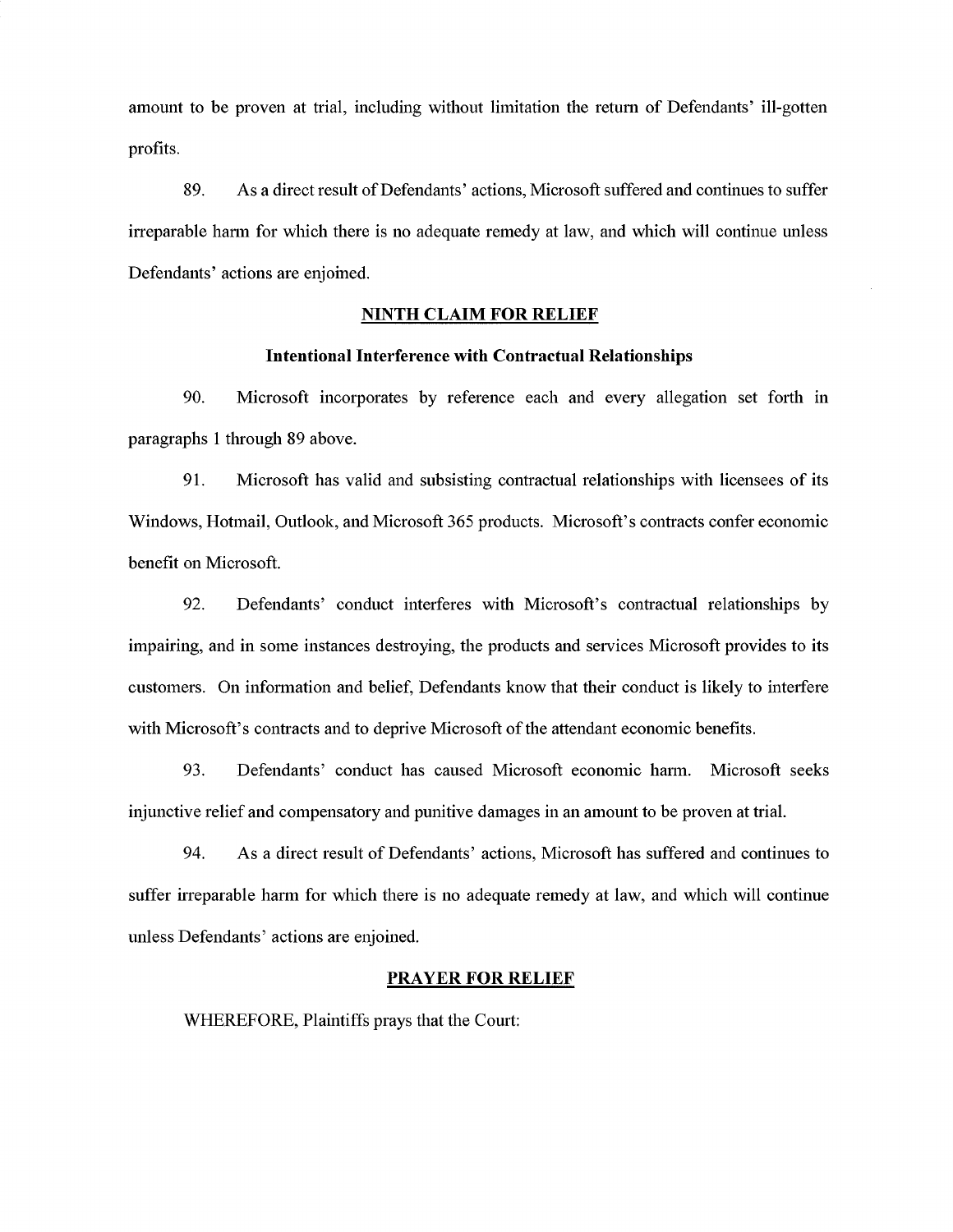1. Enter judgment in favor of Microsoft and against Defendants;

2. Declare that Defendants' conduct has been willful and that Defendants have acted with fraud, malice, and oppression;

3. Enter a preliminary and pennanent injunction enjoining Defendants and their officers, directors, principals, agents, servants, employees, successors, and assigns, and all persons and entities in active concert or participation with them, from engaging in any of the activity complained of herein or from causing any of the injury complained of herein and from assisting, aiding, or abetting any other person or business entity in engaging in or performing any of the activity complained of herein or from causing any of the injury complained of herein;

4. Enter a preliminary and permanent injunction giving Microsoft control over the domains used by Defendants to cause injury and enjoining Defendants from using such instrumentalities;

5. Enter judgment awarding Plaintiffs actual damages from Defendants adequate to compensate Plaintiffs for Defendants' activity complained of herein and for any injury complained of herein, including but not limited to interest and costs, in an amount to be proven at trial;

6. Enter judgment disgorging Defendants' profits;

7. Enter judgment awarding enhanced exemplary and special damages, in an amount to be proved at trial;

8. Enter judgment awarding attorneys' fees and costs; and

9. Order such other relief that the Court deems just and reasonable.